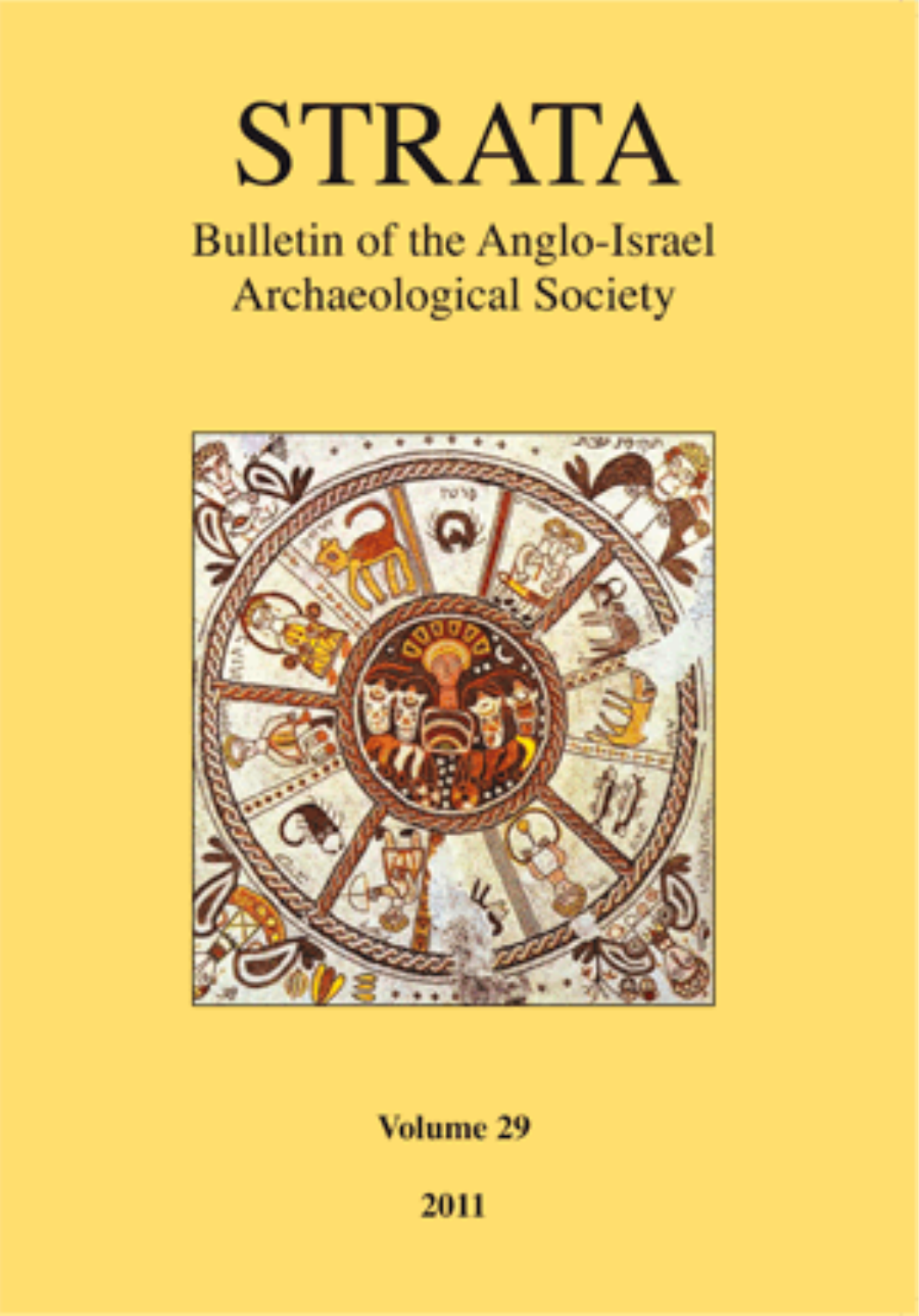### BOOK REVIEWS

and browsing often through the pages of this book and I am sure I shall continue arguing with the author's views expressed therein, thereby hopefully enriching my insights.

> Meir Malul University of Haifa, Israel

**Sophie Démare-Lafont and André Lemaire (eds.)**, *Trois millénaires de formulaires juridiques.* Hautes Études Orientales 48, Moyen et Proche Orient 4. Paris: Librairie Droz, 2010. Pp 480, incl. 16 b/w illustrations.  $\epsilon$ 91.08. ISBN 978-2-60001-355-0.

This handsome volume is dedicated to the phraseology of legal contracts recorded in various Semitic languages used in Syro-Palestine and some neighbouring regions (Egypt, Yemen), from the second millennium BCE to the beginning of the Middle Ages, with a particular focus on changes and continuity in the standardised formularies. It publishes the proceedings of a symposium held in 2006 at the Ecole pratique des hautes études in Paris. In fifteen chapters (with two exceptions, all in French), established experts discuss the topic on the basis of a wealth of primary sources: from Akkadian, Ugaritic and Aramaic clay tablets to Aramaic and Nabataean papyri, from South Arabian, Nabataean and Palmyrene inscriptions to Syriac parchments, from the Talmud to the Hebrew and Arabic documents of the Cairo Geniza. The book provides an important contribution to the history of law and will be of interest to anyone interested in the cultural and social history of the ancient world. The chapters feature numerous text samples, usually with a detailed commentary, and provide an excellent introduction to the primary sources. It is slightly disappointing that (with the exception of one chapter) the different materials and scripts used to record legal affairs are not illustrated by photographs.

The editors are Sophie Démare-Lafont, a legal historian best known for her work on the law traditions of the cuneiform world, and Andre Lemaire, a prominent specialist in Old Aramaic. They explain in the introduction why the geographical focus of the collection lies on Syro-Palestine rather than on the Middle East more generally (pp. 7–11): the availability of text corpora from that region allows to study legal traditions, their transmission and evolution over a period of three millennia.

The first chapter deals with cuneiform tablets from Mari, on the Euphrates near the Syrian-Iraqi border, in the early 2nd millennium BC. In his analysis of property sale contracts, Dominique Charpin pays special attention to divergences from the formulary attested in Southern Mesopotamian documents which he sees as reflections of local Amorite traditions (pp.  $13-42$ ). The next three contributions deal with clay tablets of the 14th–13th centuries BC from Syria. Sophie Démare-Lafont offers a survey of the different genres of legal documents attested in Emar on the Middle Euphrates and a detailed discussion of how debts were secured (pp.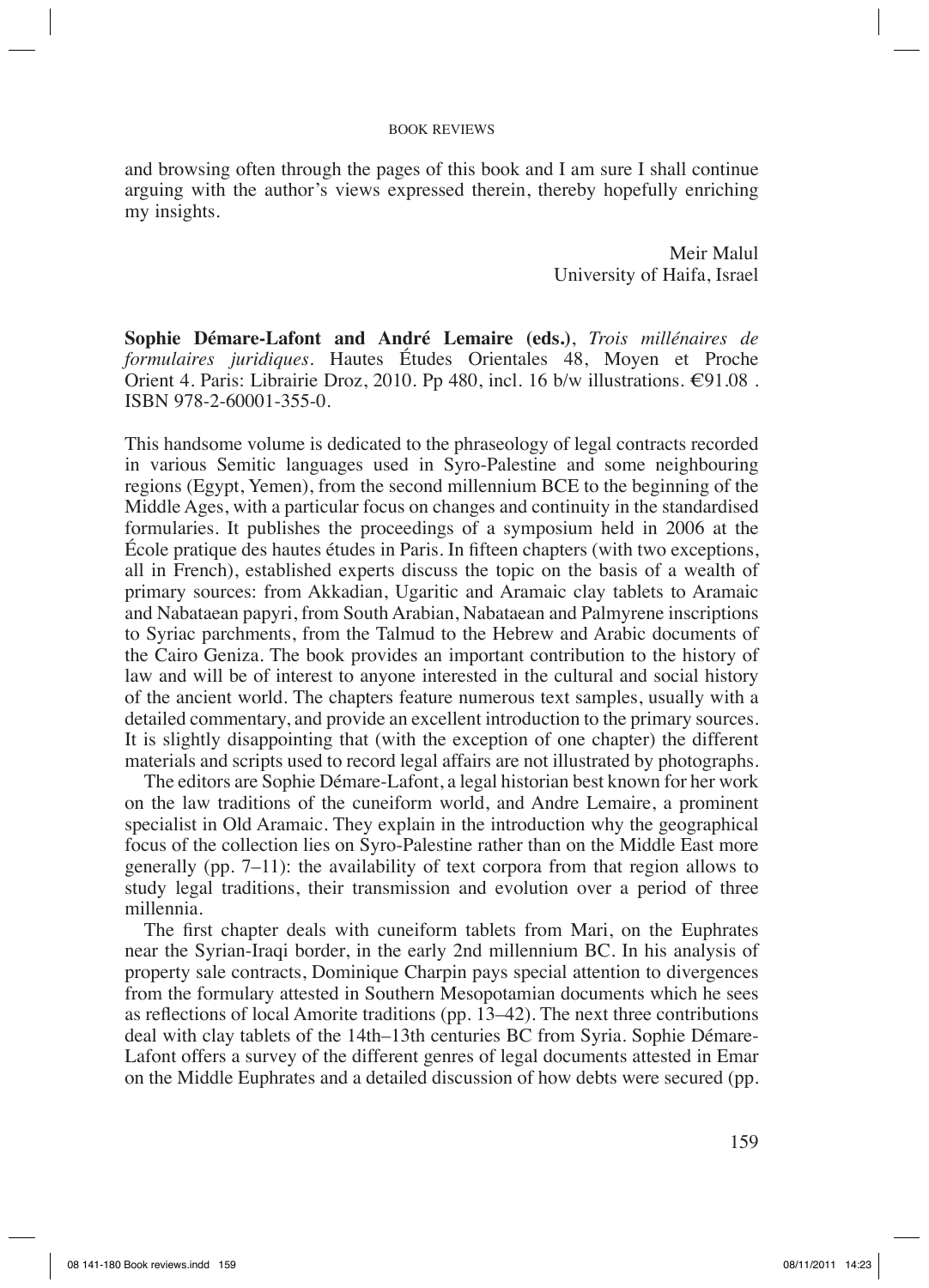#### BOOK REVIEWS

43–84). The other two chapters deal with Ugarit, the Mediterranean harbour city. Wilfred van Soldt deals with legal texts in Akkadian language (pp. 85–124, in English) while Dennis Pardee and Robert Hawley discuss those in Ugaritic (pp. 125–140).

The following five chapters deal with documents of the Assyrian, Neo-Babylonian, Persian and Seleucid empires, from the 8th to the 3rd century BC. Pierre Villard surveys the formularies of the Neo-Assyrian legal texts in cuneiform script from the 8th and 7th centuries BCE (pp. 141–161, with 41 text samples in an appendix on pp. 162–185). André Lemaire's contribution is a companion piece, as it deals with legal texts from the same period and from the same sites but inscribed on clay tablets in Aramaic alphabet script (pp. 187–224). The texts in both scripts use the same legal phrases although the documentation in Aramaic is far more restricted and mostly concerns debts. Lemaire's chapter contains an overview over recent publications of new material from Syria to which E. Lipinski's monograph *Studies in Aramaic Inscriptions and Onomastics, Volume III*: *Ma'lana* (Orientalia Lovaniensia Analecta 200, Leuven 2010), can now be added.

Lemaire also publishes five new tablets from illicit excavations (pp.  $191-204$ , with photographs on pp. 220–224), two of which can be identified with certainty as originating from Dur-Katlimmu (modern Tell Sheikh Hamad on the Habur) because of the typical personal names with the divine element Salmanu (*šlmn*). As one of the excavation epigraphers, I find it regrettable that there is yet more evidence for lootings in this important city. The discussion of Aramaic legal texts continues in Hélène Nutkowitz's chapter on the papyri from the island of Elephantine at the First Cataract of the Nile during the Persian rule over Egypt. She concentrates on marriage contracts and testaments, offering editions and analyses of two examples from 449 and 404 BCE (pp. 225–260). We return to the cuneiform world with Francis Joannès' survey of the legal texts in Neo-Babylonian cuneiform script from the 7th to the 3rd centuries BCE, covering the periods of Neo-Assyrian, Neo-Babylonian, Persian and Seleucid rule over Southern Mesopotamia (pp. 261– 278); despite the political changes, the legal traditions prevail and the contrast with the very different formularies used in Northern Mesopotamia and also Syria (cf. Villard on p. 141) is striking. With the next chapter, we return to Aramaic documents from the Persian period. Jan Dušek's contribution deals with the papyri from a cave in Wadi Daliyeh, also known as the 'Samaria Papyri', dating to the years 375–332 BCE and probably hidden from Alexander's advancing army. Dušek offers a detailed discussion of the slave sale contracts (pp. 279–316).

The next three chapters bring the value of very different primary sources to our attention, namely monumental inscriptions which publicise legal acts. François Bron surveys the relatively meagre evidence from South Arabian inscriptions and draws attention to sources from the 2nd or 3rd century CE that have only recently come to light in clandestine excavations in Yemen: archival texts inscribed in a cursive script on wooden sticks (pp.  $317-319$ ). Mahdi Abdelaziz briefly discusses the legal information contained in Nabataean inscriptions before turning to his main topic, the Nabataean papyri from the Cave of Letters at Nahal Hever on the